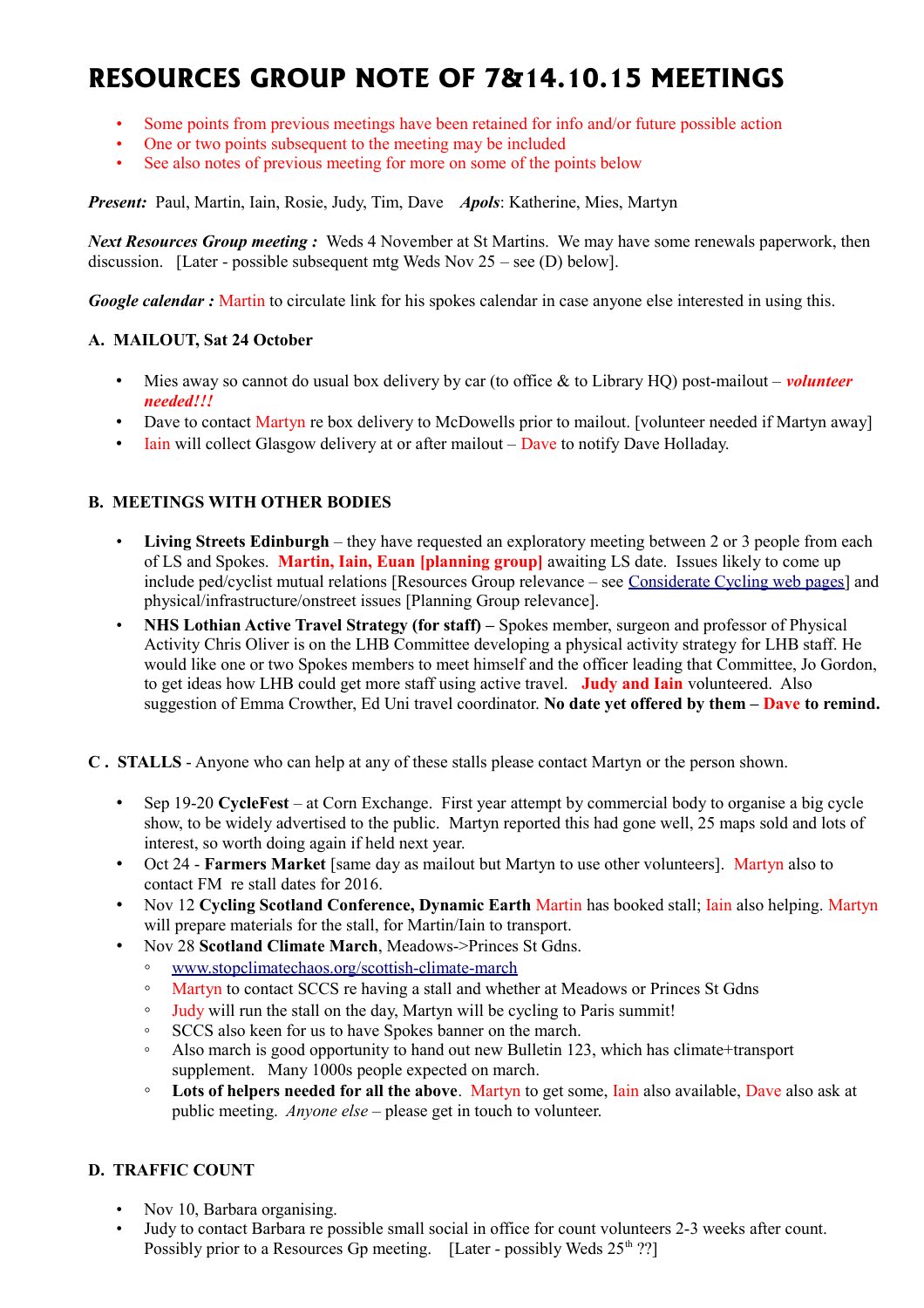## **E. SPOKES MAPS**

- New Glasgow edition delayed instead of late 2014. Likely to be on tearproof paper, but at increased cost. Electronic version already downloadable for smartphones.
- New Edinburgh edition now expected early Spring 2015 (March??). Will be on new base map (XYZ) to allow electronic version as well as paper. Ian pushing XYZ for completion.
- Due to Edinburgh map delay and shops running out, Ian has ordered 1000 more of existing 2010 map should arrive by end October.

## **F. ONLINE JOINING AND RENEWAL**

• **Clair**, computing adviser at Ed Uni, working on this. Dave & Christine to meet Clair soon.

### **G. SPOKES STATUS**

• AGM agreed set up working group of Paul, Ian, Sandy, Dave [with power to coopt others] to progress Spokes becoming a SCIO [http://www.scvo.org.uk/setting-up-a-charity/decide-on-a-structure/scottish](http://www.scvo.org.uk/setting-up-a-charity/decide-on-a-structure/scottish-charitable-incorporated-organisation/)[charitable-incorporated-organisation/](http://www.scvo.org.uk/setting-up-a-charity/decide-on-a-structure/scottish-charitable-incorporated-organisation/) **Dave** to organise meeting – possibly Weds 4 November lunchtime [only Weds possibly for Paul at present].

## **H. MOTORIST AWARENESS CAMPAIGN – DRIVERS' CYCLE AWARENESS VIDEO**

- Bryce has set up a Spokes site on YouTube and loaded this and other spokes-related videos onto it. The link is [https://www.youtube.com/channel/UCMXOa8J6lSRh7aYiZ1vN4Wg.](https://www.youtube.com/channel/UCMXOa8J6lSRh7aYiZ1vN4Wg) It is easy for us to log in and edit the wording on the site.
- Dave has set up a videos page on our website, with links to Bryce's videos click the *videos* tab or go straight to *[www.spokes.org.uk/videos](http://www.spokes.org.uk/videos)*.
- David Gardiner of Laidback Bikes/ Vantage Creative produced A4-folded leaflet. Once finalised it will go in a spokes mailout [Feb 2016?] to all orgs and members [approx 3000] + on stalls. Also (then or later) to other relevant orgs on list from last year, e.g. driving schools. So total order 4000/5000.
- **Edinburgh and West Lothian sixth form pre-driver sessions** August 25-27 (WL) and Sept 28-Oct 1 (Edinburgh). Both events attended, with draft video and leaflet (printed B/W by Dave). 2000 students saw it at WL, a few 100 at Edinburgh. Our volunteers were – Martin, Martyn, Brian Curtis, Donald Urquhart.
	- Format at WL v successful, less so at Edinburgh where video not shown to the whole group. Martin contacting Brian to feed back to Edinburgh Council with suggestions for next year.
- Mies informing Fyfe's of use of video so far.
- Report of use will be in Spokes Bulletin 123 Dave.
- Once Mies back from Australia, we will meet to combine feedback from the above ( $\&$  any from Fyfe's) and finalise video & leaflet, then decide on printing, distribution and publicity.
- We discovered the website <https://www.driving-instructor.tv/>thanks to this article... [http://www.theguardian.com/environment/bike-blog/2014/nov/11/the-film-teaching-driving-instructors-to](http://www.theguardian.com/environment/bike-blog/2014/nov/11/the-film-teaching-driving-instructors-to-understand-cyclists)[understand-cyclists.](http://www.theguardian.com/environment/bike-blog/2014/nov/11/the-film-teaching-driving-instructors-to-understand-cyclists) Could try to get links to our materials on that site.

### **I. SPOKES PUBLIC MEETINGS**

- **Autumn meeting** 17 Nov -*Topic:* '*Climate, Transport and Cycling*' to tie in with Paris summit in early December and worldwide marches/demonstrations, including Edinburgh 28 Nov and London 29 Nov.
	- Alison Johnstone MSP *Climate, Transport & Cycling: how parliament and government are responding to the challenge*
	- **Dave Gorman**, Director of Social Responsibility and Sustainability *Climate, Transport and Cycling – how the University is responding to the challenge*
		- T**om Ballantine**, Stop Climate Chaos Scotland *Paris Summit and how Scotland is responding*
	- **Martin** dealing with premises and other practical details. **Mies** happy to give advice.
	- Dave has asked spokes member Michelle Bastian if she would chair the QA session
	- Spokes stall and membership table needed Martin to check space
	- Ed Sust dept providing catering & premises (no charge to us)
	- Request from [walkcyclevote.scot](http://walkcyclevote.scot/) to sell T-shirts before/after meeting agreed.